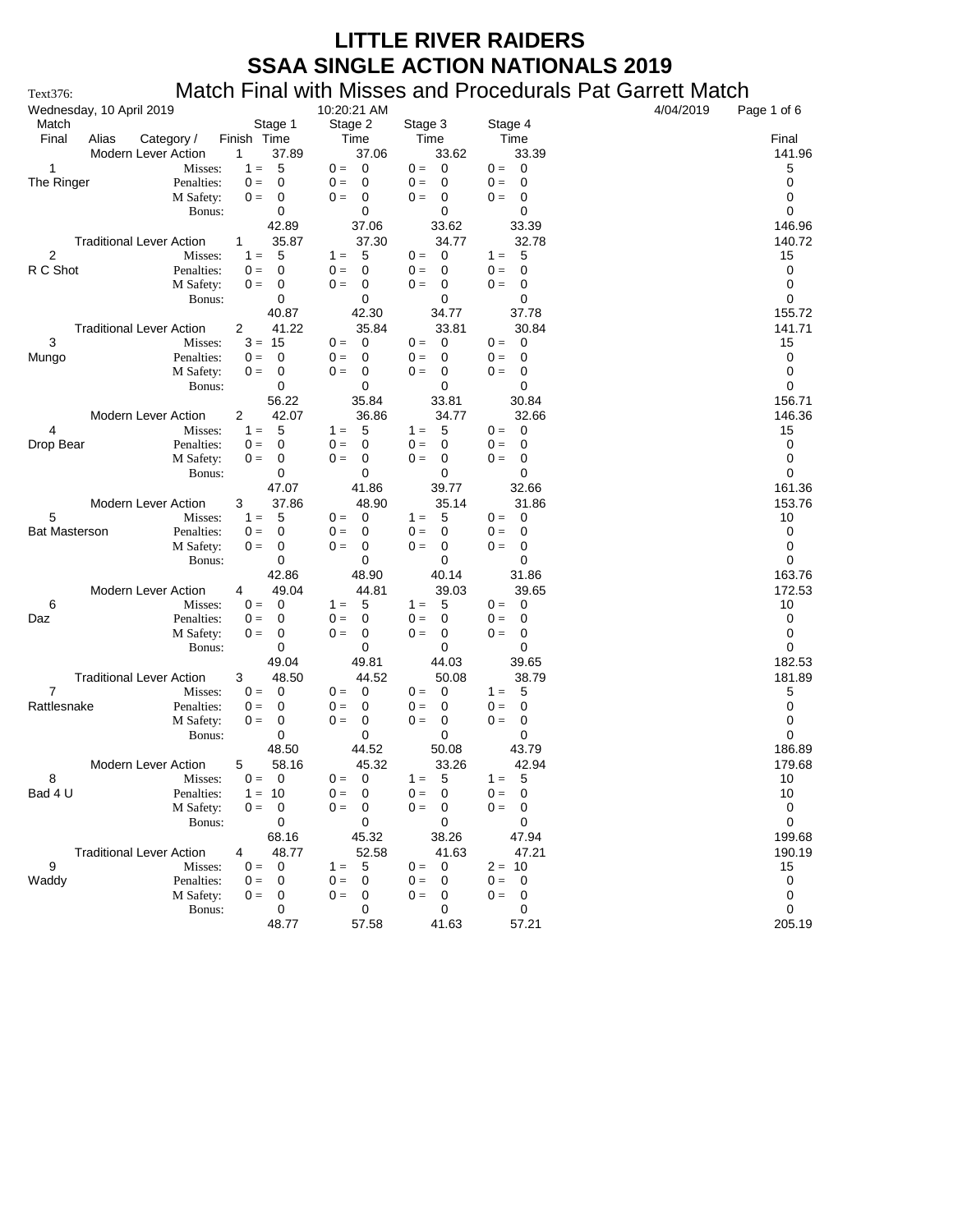| Wednesday, 10 April 2019        |                       |                       | 10:20:22 AM                           |                                   |                                   | 4/04/2019<br>Page 2 of 6 |
|---------------------------------|-----------------------|-----------------------|---------------------------------------|-----------------------------------|-----------------------------------|--------------------------|
| Match                           |                       | Stage 1               | Stage 2                               | Stage 3                           | Stage 4                           |                          |
| Final<br>Alias                  | Category /            | Finish Time           | Time                                  | Time                              | Time                              | Final                    |
| <b>Classic Single Shot</b>      |                       | 52.12<br>$\mathbf{1}$ | 49.95                                 | 56.14                             | 47.25                             | 205.46                   |
| 10                              | Misses:               | 0<br>$0 =$            | $1 = 5$                               | $0 =$<br>$\overline{\mathbf{0}}$  | $0 = 0$                           | 5                        |
| Renegade Ty                     | Penalties:            | $0 =$<br>0            | $0 =$<br>- 0                          | $0 =$<br>0                        | $0 =$<br>0                        | 0                        |
|                                 | M Safety:<br>Bonus:   | $0 =$<br>0<br>0       | $0 =$<br>$\overline{\mathbf{0}}$<br>0 | $0 =$<br>0<br>0                   | $0 =$<br>0<br>0                   | 0<br>0                   |
|                                 |                       | 52.12                 | 54.95                                 | 56.14                             | 47.25                             | 210.46                   |
| <b>Traditional Lever Action</b> |                       | 63.95<br>5            | 49.04                                 | 39.93                             | 38.41                             | 191.33                   |
| 11                              | Misses:               | $3 = 15$              | $0 =$<br>- 0                          | 5<br>$1 =$                        | $1 =$<br>-5                       | 25                       |
| <b>Bull Whip</b>                | Penalties:            | 0<br>$0 =$            | $0 =$<br>0                            | $0 =$<br>0                        | 0<br>$0 =$                        | 0                        |
|                                 | M Safety:             | $0 =$<br>0            | $0 =$<br>0                            | 0<br>$0 =$                        | $0 =$<br>0                        | 0                        |
|                                 | Bonus:                | 0                     | 0                                     | 0                                 | 0                                 | 0                        |
|                                 |                       | 78.95                 | 49.04                                 | 44.93                             | 43.41                             | 216.33                   |
| Modern Single Shot              |                       | 56.15<br>$\mathbf{1}$ | 51.10                                 | 55.73                             | 40.05                             | 203.03                   |
| 12                              | Misses:               | 5<br>$1 =$            | $0 =$<br>$\overline{\mathbf{0}}$      | 5<br>$1 =$                        | - 5<br>$1 =$                      | 15                       |
| <b>Painted Mohawk</b>           | Penalties:            | $0 =$<br>0            | 0<br>$0 =$                            | 0<br>$0 =$                        | 0<br>$0 =$                        | 0                        |
|                                 | M Safety:             | 0<br>$0 =$            | $0 =$<br>$\overline{\mathbf{0}}$      | $0 =$<br>0                        | $0 =$<br>0                        | 0                        |
|                                 | Bonus:                | 0                     | 0                                     | 0                                 | 0                                 | 0                        |
|                                 |                       | 61.15                 | 51.10                                 | 60.73                             | 45.05                             | 218.03                   |
| <b>Traditional Single Shot</b>  |                       | 58.08<br>$\mathbf{1}$ | 49.76                                 | 60.41                             | 45.10                             | 213.35                   |
| 13                              | Misses:               | 0<br>$0 =$            | $0 = 0$                               | 5<br>$1 =$                        | $0 = 0$                           | 5                        |
| John Slocum                     | Penalties:            | $0 =$<br>0            | $0 =$<br>0                            | $0 =$<br>0                        | $0 =$<br>0                        | 0                        |
|                                 | M Safety:             | 0<br>$0 =$            | $\mathbf 0$<br>$0 =$                  | $0 =$<br>0                        | $0 =$<br>0                        | 0                        |
|                                 | Bonus:                | 0                     | 0                                     | 0                                 | 0                                 | 0                        |
|                                 |                       | 58.08                 | 49.76                                 | 65.41                             | 45.10                             | 218.35                   |
| Ladies Modern Lever Action      |                       | 62.28<br>1            | 51.57                                 | 51.61                             | 53.57                             | 219.03                   |
| 14<br>Arizona Pearl             | Misses:<br>Penalties: | 0<br>$0 =$<br>0       | $\mathbf 0$<br>$0 =$<br>0             | $0 =$<br>$\mathbf 0$<br>0         | $0 = 0$<br>0                      | 0<br>0                   |
|                                 | M Safety:             | $0 =$<br>$0 =$<br>0   | $0 =$<br>$0 =$<br>0                   | $0 =$<br>0<br>$0 =$               | $0 =$<br>$0 =$<br>0               | 0                        |
|                                 | Bonus:                | 0                     | 0                                     | 0                                 | 0                                 | 0                        |
|                                 |                       | 62.28                 | 51.57                                 | 51.61                             | 53.57                             | 219.03                   |
| Modern Lever Action             |                       | 53.61<br>6            | 50.46                                 | 53.93                             | 46.46                             | 204.46                   |
| 15                              | Misses:               | 0<br>$0 =$            | $3 = 15$                              | $\mathbf 0$<br>$0 =$              | $\overline{\phantom{0}}$<br>$0 =$ | 15                       |
| Weasel                          | Penalties:            | $0 =$<br>0            | $0 =$<br>- 0                          | $0 =$<br>0                        | $0 =$<br>0                        | 0                        |
|                                 | M Safety:             | 0<br>$0 =$            | $0 =$<br>$\overline{\phantom{0}}$     | $0 =$<br>0                        | $0 =$<br>0                        | 0                        |
|                                 | Bonus:                | 0                     | 0                                     | 0                                 | 0                                 | 0                        |
|                                 |                       | 53.61                 | 65.46                                 | 53.93                             | 46.46                             | 219.46                   |
| Ladies Modern Lever Action      |                       | 46.78<br>2            | 50.40                                 | 43.49                             | 44.79                             | 185.46                   |
| 16                              | Misses:               | 5<br>$1 =$            | - 5<br>$1 =$                          | $2 = 10$                          | $1 = 5$                           | 25                       |
| <b>Ringers Ruby</b>             | Penalties:            | 0<br>$0 =$            | $0 =$<br>0                            | $0 =$<br>$\overline{0}$           | 0<br>$0 =$                        | 0                        |
|                                 | M Safety:             | 0<br>$0 =$            | $\mathbf 0$<br>$0 =$                  | 0<br>$0 =$                        | $1 = 10$                          | 10                       |
|                                 | Bonus:                | 0                     | 0                                     | 0                                 | 0                                 | 0                        |
|                                 |                       | 51.78                 | 55.40                                 | 53.49                             | 59.79                             | 220.46                   |
| Modern Lever Action             |                       | 57.97<br>7            | 54.06                                 | 46.86                             | 48.31                             | 207.20                   |
| 17                              | Misses:               | $2 = 10$              | $1 = 5$                               | $0 = 0$                           | $0 = 0$                           | 15                       |
| <b>Bushwacker</b>               | Penalties:            | $0 = 0$               | $0 = 0$                               | $0 = 0$                           | $0 = 0$                           | 0                        |
|                                 | M Safety:             | $0 = 0$               | $0 = 0$                               | $0 =$<br>$\overline{\phantom{0}}$ | $0 = 0$                           | 0                        |
|                                 | Bonus:                | 0<br>67.97            | 0<br>59.06                            | 0<br>46.86                        | 0<br>48.31                        | 0<br>222.20              |
| <b>Traditional Lever Action</b> |                       | 47.99                 | 47.35                                 | 48.17                             |                                   |                          |
| 18                              | Misses:               | 6<br>$3 = 15$         | 5<br>$1 =$                            | $3 = 15$                          | 41.28<br>$1 =$<br>- 5             | 184.79<br>40             |
| <b>Bullseye</b>                 | Penalties:            | $0 =$<br>0            | $0 =$<br>0                            | $0 =$<br>0                        | $0 =$<br>0                        | 0                        |
|                                 | M Safety:             | $0 =$<br>0            | $0 =$<br>0                            | $0 =$<br>0                        | $0 =$<br>0                        | 0                        |
|                                 | Bonus:                | 0                     | 0                                     | 0                                 | 0                                 | 0                        |
|                                 |                       | 62.99                 | 52.35                                 | 63.17                             | 46.28                             | 224.79                   |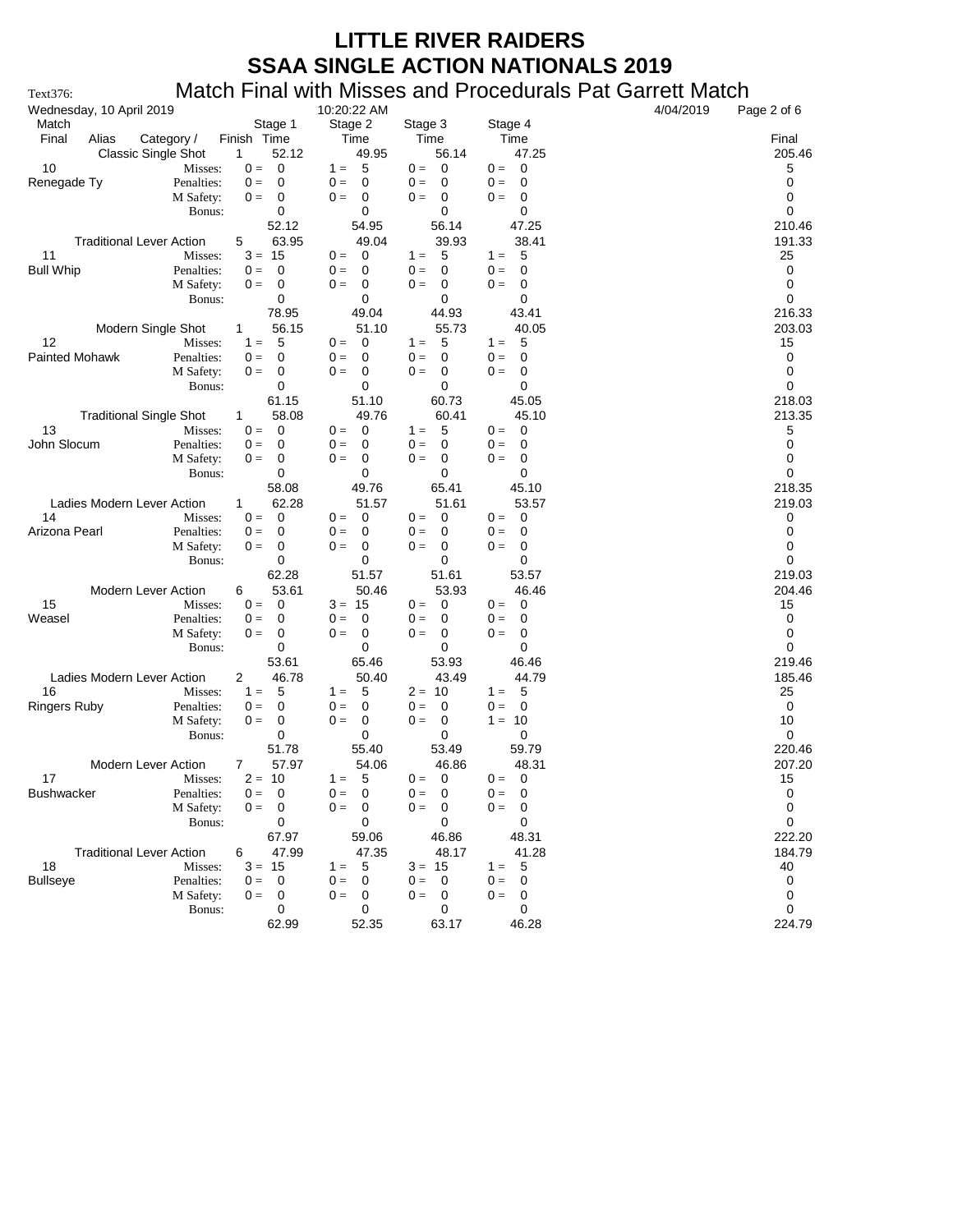| Wednesday, 10 April 2019                                               | 10:20:22 AM                            |                              |                                       | 4/04/2019 | Page 3 of 6  |
|------------------------------------------------------------------------|----------------------------------------|------------------------------|---------------------------------------|-----------|--------------|
| Match                                                                  | Stage 1<br>Stage 2                     | Stage 3                      | Stage 4                               |           |              |
| Final<br>Alias<br>Category /<br>Finish Time                            | Time                                   | Time                         | Time                                  |           | Final        |
| 8<br>Modern Lever Action                                               | 55.43<br>56.26                         | 43.65                        | 45.35                                 |           | 200.69       |
| 19<br>Misses:<br>$1 =$                                                 | 5<br>$1 =$<br>- 5                      | - 5<br>$1 =$                 | $3 = 15$                              |           | 30           |
| Walker Woods<br>Penalties:<br>$0 =$<br>M Safety:<br>$0 =$              | 0<br>$0 =$<br>0<br>$0 =$<br>0<br>0     | $0 =$<br>0<br>$0 =$<br>0     | $0 =$<br>0<br>$0 =$<br>0              |           | 0<br>0       |
| Bonus:                                                                 | 0<br>0                                 | 0                            | 0                                     |           | 0            |
|                                                                        | 60.43<br>61.26                         | 48.65                        | 60.35                                 |           | 230.69       |
| <b>Classic Lever Action</b><br>1                                       | 58.50<br>52.61                         | 49.10                        | 65.12                                 |           | 225.33       |
| 20<br>Misses:<br>$0 =$                                                 | 5<br>0<br>$1 =$                        | 0<br>$0 =$                   | 5<br>$1 =$                            |           | 10           |
| Little Joe D<br>Penalties:<br>$0 =$                                    | 0<br>$0 =$<br>0                        | $0 =$<br>0                   | $0 =$<br>0                            |           | 0            |
| M Safety:<br>$0 =$                                                     | 0<br>0<br>$0 =$                        | 0<br>$0 =$                   | $0 =$<br>0                            |           | 0            |
| Bonus:                                                                 | 0<br>0                                 | 0                            | 0                                     |           | 0            |
|                                                                        | 57.61<br>58.50                         | 49.10                        | 70.12                                 |           | 235.33       |
| <b>Traditional Lever Action</b><br>7                                   | 54.85<br>59.69                         | 46.64                        | 46.04                                 |           | 207.22       |
| 21<br>Misses:                                                          | 5<br>$2 = 10$<br>$1 =$<br>$\mathbf 0$  | $0 =$<br>0                   | $4 = 20$                              |           | 35           |
| <b>Tony Diablo</b><br>Penalties:<br>$0 =$<br>M Safety:<br>$0 =$        | $0 =$<br>0<br>0<br>$0 =$<br>0          | $0 =$<br>0<br>$0 =$<br>0     | $0 =$<br>0<br>$0 =$<br>0              |           | 0<br>0       |
| Bonus:                                                                 | 0<br>0                                 | 0                            | 0                                     |           | 0            |
|                                                                        | 64.85<br>64.69                         | 46.64                        | 66.04                                 |           | 242.22       |
| Ladies Traditional Lever Action<br>1.                                  | 57.69<br>56.80                         | 61.87                        | 55.34                                 |           | 231.70       |
| 22<br>Misses:<br>$0 =$                                                 | 0<br>$0 =$<br>0                        | $3 = 15$                     | $0 =$<br>$\overline{\mathbf{0}}$      |           | 15           |
| Penalties:<br>Meggs<br>$0 =$                                           | 0<br>$0 =$<br>0                        | $0 =$<br>0                   | $0 =$<br>0                            |           | 0            |
| M Safety:<br>$0 =$                                                     | $0 =$<br>0<br>0                        | $0 =$<br>0                   | $0 =$<br>0                            |           | 0            |
| Bonus:                                                                 | 0<br>0                                 | 0                            | 0                                     |           | 0            |
|                                                                        | 57.69<br>56.80                         | 76.87                        | 55.34                                 |           | 246.70       |
| Ladies Modern Lever Action<br>3                                        | 75.59<br>65.90                         | 44.63                        | 51.09                                 |           | 237.21       |
| 23<br>$1 =$<br>Misses:<br>Sister Sarah Carnegie<br>Penalties:<br>$0 =$ | 5<br>$1 =$<br>5<br>0<br>$0 =$<br>0     | 5<br>$1 =$<br>$0 =$<br>0     | $1 =$<br>5<br>$0 =$<br>0              |           | 20<br>0      |
| M Safety:<br>$0 =$                                                     | $0 =$<br>0<br>0                        | 0<br>$0 =$                   | $0 =$<br>0                            |           | 0            |
| Bonus:                                                                 | 0<br>0                                 | 0                            | 0                                     |           | 0            |
|                                                                        | 80.59<br>70.90                         | 49.63                        | 56.09                                 |           | 257.21       |
| Modern Single Shot<br>2                                                | 68.22<br>61.54                         | 67.59                        | 58.21                                 |           | 255.56       |
| 24<br>Misses:<br>$0 =$                                                 | 0<br>$0 =$<br>0                        | $0 =$<br>0                   | $1 =$<br>5                            |           | 5            |
| Horseshoe Harry<br>Penalties:<br>$0 =$                                 | 0<br>$0 =$<br>0                        | $0 =$<br>0                   | $0 =$<br>0                            |           | 0            |
| M Safety:<br>$0 =$                                                     | 0<br>$0 =$<br>0                        | $0 =$<br>0                   | $0 =$<br>0                            |           | 0            |
| Bonus:                                                                 | 0<br>0                                 | 0                            | 0                                     |           | 0            |
|                                                                        | 61.54<br>68.22                         | 67.59                        | 63.21                                 |           | 260.56       |
| Modern Lever Action<br>9<br>25<br>$1 =$<br>Misses:                     | 74.79<br>46.46<br>5<br>- 5<br>$1 =$    | 57.71<br>$2 = 10$            | 59.41<br>$3 = 15$                     |           | 238.37<br>35 |
| Jack Hammer<br>Penalties:<br>$0 =$                                     | $0 =$<br>0<br>0                        | $0 =$<br>0                   | $0 =$<br>0                            |           | 0            |
| M Safety:<br>$0 =$                                                     | 0<br>0<br>$0 =$                        | 0<br>$0 =$                   | 0<br>$0 =$                            |           | 0            |
| Bonus:                                                                 | 0<br>0                                 | 0                            | 0                                     |           | 0            |
|                                                                        | 79.79<br>51.46                         | 67.71                        | 74.41                                 |           | 273.37       |
| <b>Traditional Lever Action</b><br>8                                   | 77.69<br>61.60                         | 62.13                        | 60.11                                 |           | 261.53       |
| 26<br>$1 =$<br>Misses:                                                 | 5<br>$2 = 10$                          | 5<br>$1 =$                   | $0 = 0$                               |           | 20           |
| <b>Grizzly Grumps</b><br>$0 =$<br>Penalties:                           | 0<br>$0 =$<br>0                        | $0 =$<br>0                   | $0 =$<br>0                            |           | 0            |
| M Safety:<br>$0 =$                                                     | $0 =$<br>0<br>$\overline{0}$<br>0<br>0 | $0 =$<br>$\overline{0}$<br>0 | $\mathbf{0} =$<br>$\overline{0}$<br>0 |           | 0<br>0       |
| Bonus:                                                                 | 71.60<br>82.69                         | 67.13                        | 60.11                                 |           | 281.53       |
| <b>Modern Lever Action</b><br>10                                       | 72.71<br>66.46                         | 57.28                        | 60.63                                 |           | 257.08       |
| 27<br>Misses:<br>$1 =$                                                 | 5<br>- 5<br>$1 =$                      | $2 = 10$                     | 5<br>$1 =$                            |           | 25           |
| Penalties:<br>Gopher<br>$0 =$                                          | $0 =$<br>0<br>0                        | $0 =$<br>$\overline{0}$      | $0 =$<br>$\overline{0}$               |           | 0            |
| M Safety:<br>$0 =$                                                     | $0 =$<br>0<br>0                        | $0 =$<br>0                   | $0 =$<br>0                            |           | 0            |
| Bonus:                                                                 | 0<br>0                                 | 0                            | 0                                     |           | 0            |
|                                                                        | 71.46<br>77.71                         | 67.28                        | 65.63                                 |           | 282.08       |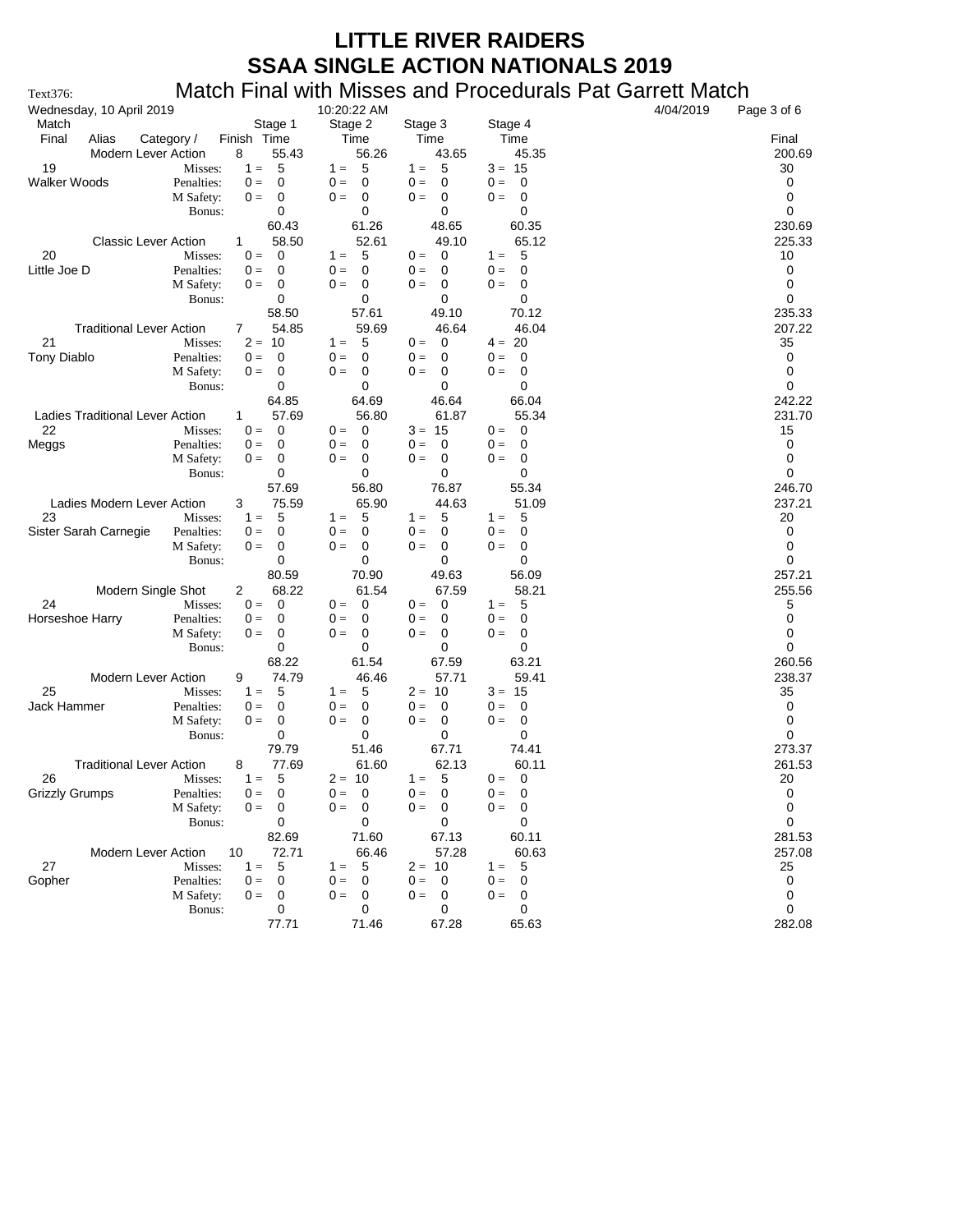| Wednesday, 10 April 2019                             |                | 10:20:22 AM                                                            |                                                |                                                 | 4/04/2019 | Page 4 of 6      |
|------------------------------------------------------|----------------|------------------------------------------------------------------------|------------------------------------------------|-------------------------------------------------|-----------|------------------|
| Match                                                | Stage 1        | Stage 2                                                                | Stage 3                                        | Stage 4                                         |           |                  |
| Final<br>Alias<br>Finish Time<br>Category /          |                | Time                                                                   | Time                                           | Time                                            |           | Final            |
| <b>Traditional Lever Action</b><br>9                 | 78.51          | 73.29                                                                  | 62.64                                          | 58.42                                           |           | 272.86           |
| 28<br>$1 =$<br>Misses:                               | 5              | $0 = 0$                                                                | $0 = 0$                                        | $0 = 0$                                         |           | 5                |
| Coyote Baz<br>Penalties:<br>$1 =$                    | - 10           | $0 =$<br>0                                                             | $0 =$<br>0                                     | $0 =$<br>0                                      |           | 10               |
| M Safety:<br>$0 =$                                   | 0              | $0 =$<br>0                                                             | $0 =$<br>0                                     | $0 =$<br>0                                      |           | 0                |
| Bonus:                                               | 0              | 0                                                                      | 0                                              | 0                                               |           | 0                |
|                                                      | 93.51<br>75.58 | 73.29<br>70.42                                                         | 62.64<br>65.35                                 | 58.42<br>58.90                                  |           | 287.86<br>270.25 |
| Modern Single Shot<br>3<br>29<br>$0 =$<br>Misses:    | 0              | $\overline{\mathbf{0}}$<br>$0 =$                                       | $0 =$<br>0                                     | $2 = 10$                                        |           | 10               |
| Penalties:<br>$0 =$<br>Ranger                        | 0              | $0 =$<br>0                                                             | 0<br>$0 =$                                     | $\overline{\phantom{0}}$<br>$0 =$               |           | 0                |
| $0 =$<br>M Safety:                                   | 0              | $0 =$<br>$\overline{\mathbf{0}}$                                       | $0 =$<br>0                                     | $1 = 10$                                        |           | 10               |
| Bonus:                                               | 0              | 0                                                                      | 0                                              | 0                                               |           | 0                |
|                                                      | 75.58          | 70.42                                                                  | 65.35                                          | 78.90                                           |           | 290.25           |
| <b>Traditional Lever Action</b><br>10                | 61.90          | 61.37                                                                  | 61.33                                          | 49.15                                           |           | 233.75           |
| 30<br>Misses:                                        | $2 = 10$       | $\overline{\mathbf{0}}$<br>$0 =$                                       | $12 = 60$                                      | $0 = 0$                                         |           | 70               |
| <b>Blazing Dutchman</b><br>Penalties:<br>$0 =$       | 0              | 0<br>$0 =$                                                             | $0 =$<br>0                                     | $0 =$<br>0                                      |           | 0                |
| M Safety:                                            | 0<br>$0 =$     | $0 =$<br>0                                                             | $0 =$<br>0                                     | $0 =$<br>0                                      |           | 0                |
| Bonus:                                               | 0              | 0                                                                      | 0                                              | 0                                               |           | 0                |
|                                                      | 71.90          | 61.37                                                                  | 121.33                                         | 49.15                                           |           | 303.75           |
| Junior Girl (14 - 16)<br>$\mathbf{1}$                | 69.29          | 55.52                                                                  | 67.44                                          | 45.85                                           |           | 238.10           |
| 31<br>Misses:                                        | $2 = 10$       | $5 = 25$                                                               | $4 = 20$                                       | $3 = 15$                                        |           | 70               |
| Shell Shot<br>Penalties:<br>$0 =$                    | 0              | $0 =$<br>0                                                             | $0 =$<br>0                                     | $0 =$<br>0                                      |           | 0                |
| M Safety:<br>$0 =$                                   | 0              | $\overline{\phantom{0}}$<br>$0 =$                                      | 0<br>$0 =$                                     | 0<br>$0 =$                                      |           | 0                |
| Bonus:                                               | 0              | 0                                                                      | 0                                              | 0                                               |           | 0                |
|                                                      | 79.29          | 80.52                                                                  | 87.44                                          | 60.85                                           |           | 308.10           |
| <b>Modern Lever Action</b><br>11                     | 62.85          | 56.04                                                                  | 52.45                                          | 49.63                                           |           | 220.97           |
| 32<br>Misses:                                        | $6 = 30$       | $6 = 30$                                                               | $4 = 20$                                       | $4 = 20$                                        |           | 100              |
| Rattles<br>Penalties:<br>$0 =$<br>M Safety:<br>$0 =$ | 0<br>0         | $0 =$<br>$\overline{\phantom{0}}$<br>$0 =$<br>$\overline{\phantom{0}}$ | $0 =$<br>$\overline{\mathbf{0}}$<br>$0 =$<br>0 | $\overline{\phantom{0}}$<br>$0 =$<br>$0 =$<br>0 |           | 0<br>0           |
| Bonus:                                               | 0              | 0                                                                      | 0                                              | 0                                               |           | 0                |
|                                                      | 92.85          | 86.04                                                                  | 72.45                                          | 69.63                                           |           | 320.97           |
| Ladies Modern Lever Action<br>4                      | 67.09          | 56.11                                                                  | 72.88                                          | 74.37                                           |           | 270.45           |
| 33<br>Misses:                                        | $2 = 10$       | $4 = 20$                                                               | $3 = 15$                                       | $4 = 20$                                        |           | 65               |
| <b>Wild Rose</b><br>Penalties:<br>$0 =$              | 0              | 0<br>$0 =$                                                             | $0 =$<br>0                                     | $0 =$<br>0                                      |           | 0                |
| M Safety:<br>$0 =$                                   | 0              | $0 =$<br>- 0                                                           | $0 =$<br>0                                     | $0 =$<br>0                                      |           | 0                |
| Bonus:                                               | 0              | 0                                                                      | 0                                              | 0                                               |           | 0                |
|                                                      | 77.09          | 76.11                                                                  | 87.88                                          | 94.37                                           |           | 335.45           |
| Modern Lever Action<br>12                            | 101.15         | 59.44                                                                  | 67.25                                          | 55.14                                           |           | 282.98           |
| 34<br>Misses:                                        | $4 = 20$       | 5<br>$1 =$                                                             | 5<br>$1 =$                                     | $1 = 5$                                         |           | 35               |
| Penalties:<br>Doc Carnegie<br>$1 =$                  | - 10           | $0 =$<br>0                                                             | $0 =$<br>0                                     | $1 = 10$                                        |           | 20               |
| M Safety:<br>$0 =$                                   | 0              | $0 =$<br>0                                                             | $0 =$<br>0                                     | $0 =$<br>0                                      |           | 0                |
| Bonus:                                               | 0              | 0                                                                      | 0                                              | 0                                               |           | 0                |
|                                                      | 131.15         | 64.44                                                                  | 72.25                                          | 70.14                                           |           | 337.98           |
| <b>Classic Lever Action</b><br>2                     | 82.73          | 86.27                                                                  | 81.68                                          | 73.98                                           |           | 324.66           |
| 35<br>$0 =$<br>Misses:<br><b>Card Sharp</b>          | 0              | $0 = 0$                                                                | $2 = 10$                                       | $2 = 10$<br>$0 =$<br>0                          |           | 20               |
| Penalties:<br>$0 =$<br>M Safety:                     | 0<br>$0 = 0$   | $0 =$<br>0<br>$0 = 0$                                                  | $0 =$<br>0<br>$0 =$<br>$\overline{\mathbf{0}}$ | $0 = 0$                                         |           | 0<br>$\pmb{0}$   |
| Bonus:                                               | 0              | 0                                                                      | 0                                              | 0                                               |           | $\mathbf 0$      |
|                                                      | 82.73          | 86.27                                                                  | 91.68                                          | 83.98                                           |           | 344.66           |
| <b>Traditional Lever Action</b><br>11                | 70.60          | 81.06                                                                  | 74.94                                          | 57.84                                           |           | 284.44           |
| 36<br>Misses:                                        | $2 = 10$       | $6 = 30$                                                               | $6 = 30$                                       | $0 = 0$                                         |           | 70               |
| Confederate Kid<br>Penalties:<br>$0 =$               | 0              | $0 =$<br>$\overline{\phantom{0}}$                                      | $0 =$<br>$\overline{0}$                        | $0 =$<br>0                                      |           | 0                |
| M Safety:<br>$0 =$                                   | 0              | $0 =$<br>- 0                                                           | $0 =$<br>0                                     | $0 =$<br>0                                      |           | 0                |
| Bonus:                                               | 0              | 0                                                                      | 0                                              | 0                                               |           | 0                |
|                                                      | 80.60          | 111.06                                                                 | 104.94                                         | 57.84                                           |           | 354.44           |